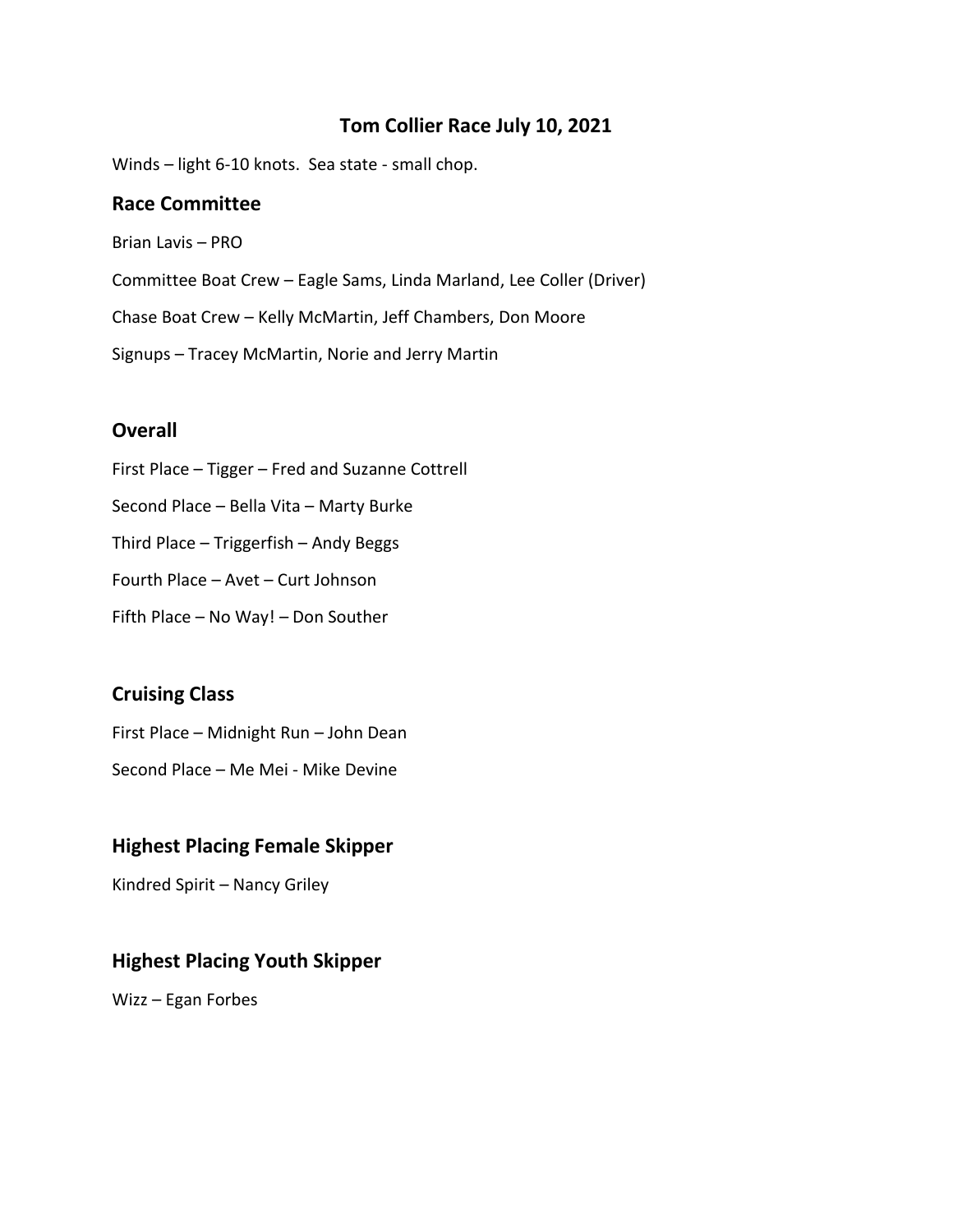# Cal 20 Fleet

First Place - Déjà vu - Burr Hope

## **Multihull**

First Place - Nacra 17 - Steve Fechner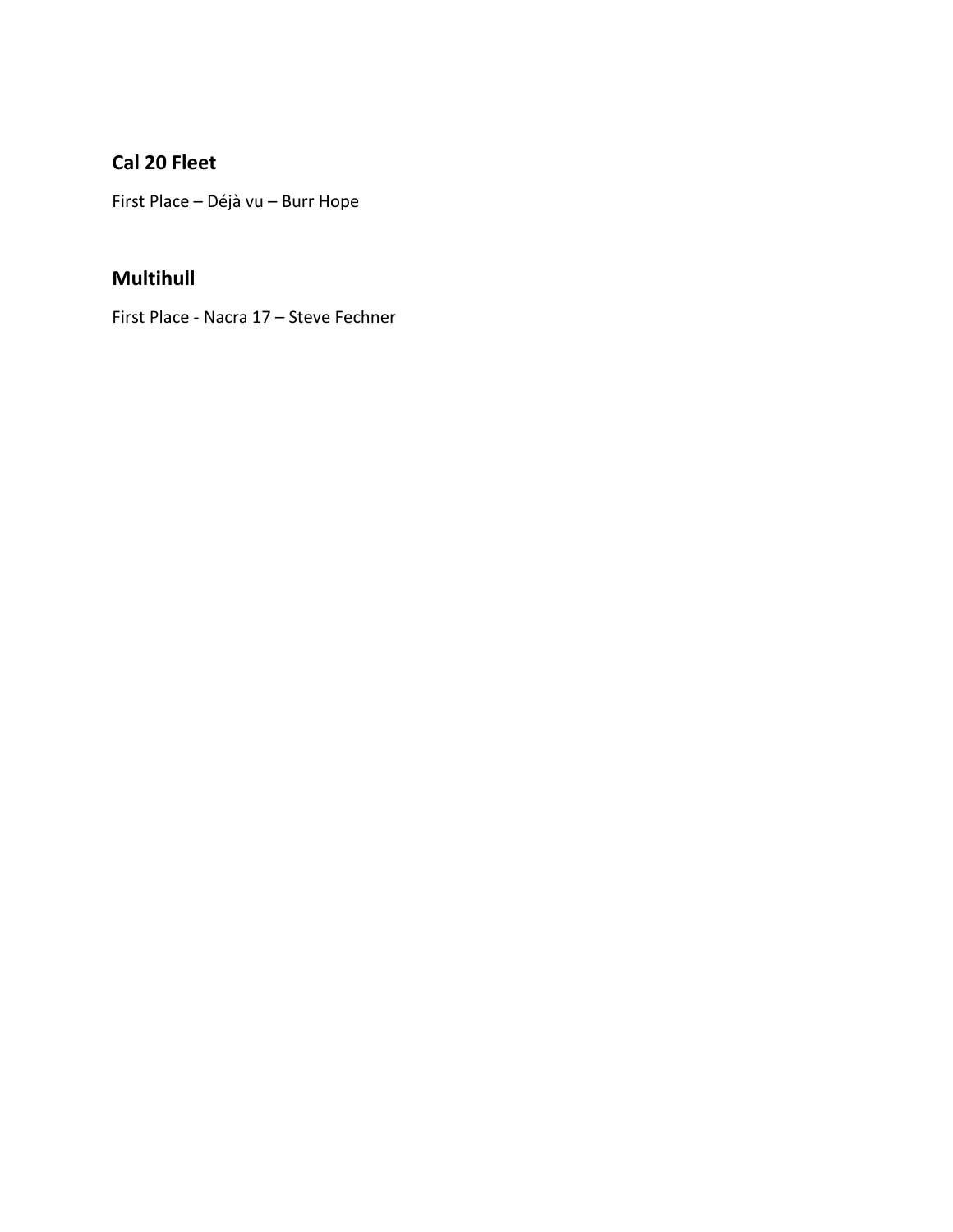The class split for PHRF A and B is at a rating of 105.

The start times are calculated from the PHRF RLC Rating (Or Portsmouth rating), see the Sailing Instructions.

PHRF A and PHRF B awards were not presented because both classes finished in the Top 5 overall.

The start time is not the actual start time, but is the assigned start time.

Trophy Winners are bolded.

All yachts are KHYC affiliated, except as noted.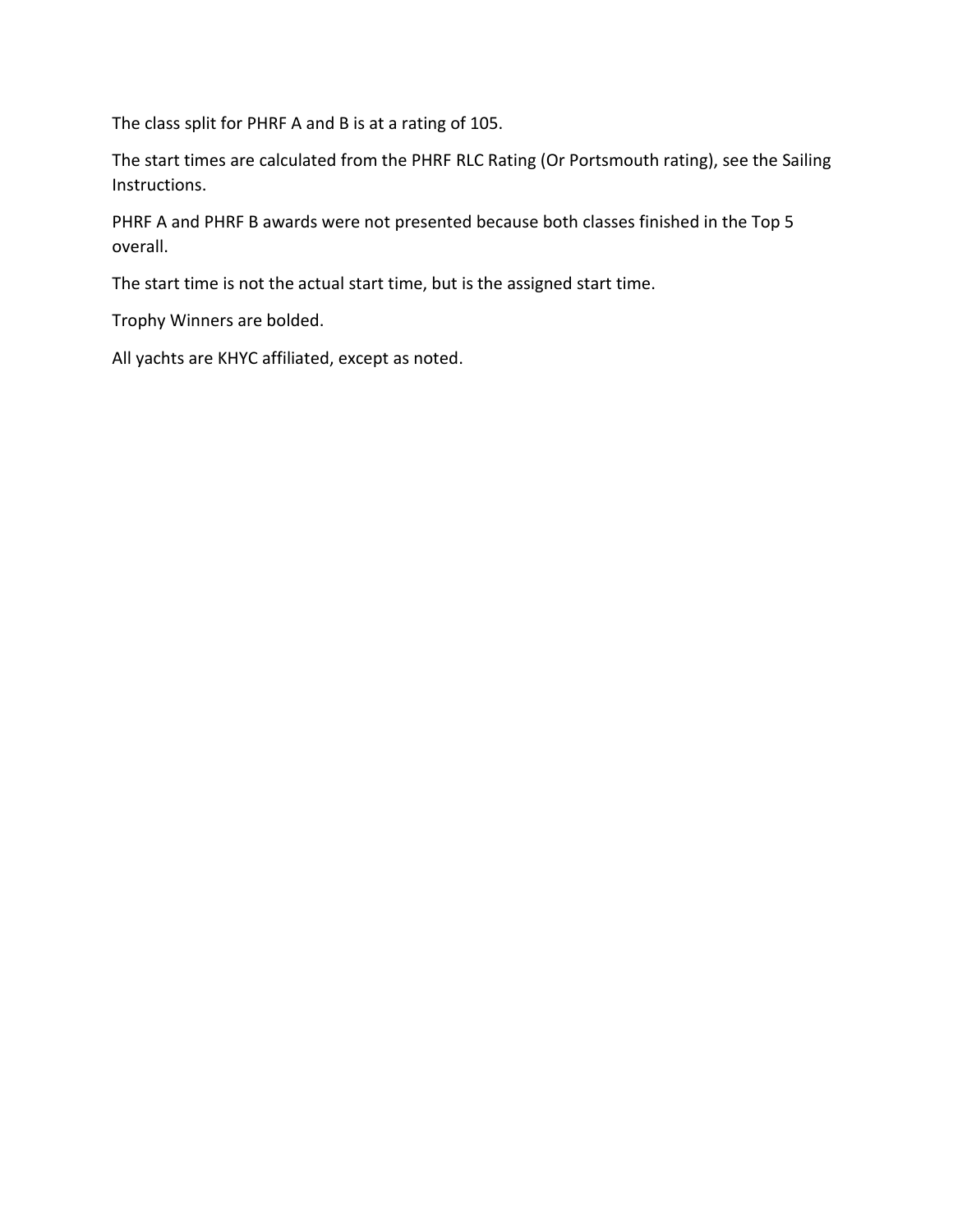| <b>Tom Collier 2021 Detailed Results</b> |                     |                      |              |                |                  |                |  |  |  |  |  |
|------------------------------------------|---------------------|----------------------|--------------|----------------|------------------|----------------|--|--|--|--|--|
| Sail #                                   | <b>Boat Name</b>    | <b>Skipper</b>       | Start/Finish | <b>Class</b>   | <b>Place</b>     | <b>PHRF</b>    |  |  |  |  |  |
| 56782                                    | <b>Midnight Run</b> | <b>John Dean</b>     | 13:20:00-    | <b>Cruiser</b> | <b>Cruiser 1</b> |                |  |  |  |  |  |
|                                          |                     |                      | 15:06:53     |                |                  |                |  |  |  |  |  |
| 56384                                    | Me Mei              | <b>Mike Devine</b>   | 13:02:10-    | <b>Cruiser</b> | <b>Cruiser 2</b> |                |  |  |  |  |  |
|                                          |                     |                      | 15:08:56     |                |                  |                |  |  |  |  |  |
| 393                                      | Descanso            | <b>Mark</b>          | 13:22:00-    | Cruiser        | Cruiser 3        |                |  |  |  |  |  |
|                                          |                     | Folkman              | 15:09:16     |                |                  |                |  |  |  |  |  |
| 56732                                    | Sheridan Mae        | <b>Steve Davis</b>   | 13:28:00-    | Cruiser        | Cruiser 4        |                |  |  |  |  |  |
|                                          |                     |                      | 15:10:40     |                |                  |                |  |  |  |  |  |
| 27432                                    | Oliver              | <b>Ron Grassl</b>    | 13:11:30-    | Cruiser        | Cruiser 5        |                |  |  |  |  |  |
|                                          |                     |                      | 15:12:49     |                |                  |                |  |  |  |  |  |
| 5570                                     | Jubilee             | Kenneth              | 13:15:40-    | Cruiser        | Cruiser 6        |                |  |  |  |  |  |
|                                          |                     | Blight               | 15:20:35     |                |                  |                |  |  |  |  |  |
|                                          |                     |                      |              |                |                  |                |  |  |  |  |  |
| 42757                                    | <b>Tigger</b>       | <b>Fred Cottrell</b> | 13:34:00-    | <b>PHRF</b>    | <b>Overall 1</b> | A              |  |  |  |  |  |
|                                          |                     |                      | 15:14:52     |                |                  |                |  |  |  |  |  |
| 56136                                    | <b>Bella Vita</b>   | <b>Marty Burke</b>   | 13:33:00-    | <b>PHRF</b>    | <b>Overall 2</b> | A              |  |  |  |  |  |
|                                          |                     |                      | 15:17:13     |                |                  |                |  |  |  |  |  |
| 7026                                     | <b>Triggerfish</b>  | <b>Andy Beggs</b>    | 13:38:00-    | <b>PHRF</b>    | <b>Overall 3</b> | A              |  |  |  |  |  |
|                                          |                     |                      | 15:17:49     |                |                  |                |  |  |  |  |  |
| 46380                                    | Avet                | <b>Curt Johnson</b>  | 13:18:30-    | <b>PHRF</b>    | <b>Overall 4</b> | B              |  |  |  |  |  |
|                                          |                     | (CYC)                | 15:18:40     |                |                  |                |  |  |  |  |  |
| 97850                                    | No Way!             | <b>Don Souther</b>   | 13:25:00-    | <b>PHRF</b>    | <b>Overall 5</b> | B              |  |  |  |  |  |
|                                          |                     |                      | 15:18:59     |                |                  |                |  |  |  |  |  |
| 173                                      | Kindred Spirit      | Nancy Griley         | 13:33:00-    | <b>PHRF</b>    | Overall 7        | $\overline{A}$ |  |  |  |  |  |
|                                          |                     |                      | 15:20:48     |                |                  |                |  |  |  |  |  |
| 57990                                    | Hot Rum             | Al Castillon         | 13:28:30-    | <b>PHRF</b>    | Overall 8        | B              |  |  |  |  |  |
|                                          |                     | (RBYC)               | 15:21:50     |                |                  |                |  |  |  |  |  |
| 60449                                    | Sam                 | Jerome               | 13:40:30-    | <b>PHRF</b>    | Overall 11       | $\overline{A}$ |  |  |  |  |  |
|                                          |                     | Sammarcelli          | 15:27:51     |                |                  |                |  |  |  |  |  |
|                                          |                     | (SCCYC)              |              |                |                  |                |  |  |  |  |  |
| 1009                                     | Renegade            | Denny                | 13:35:30-    | <b>PHRF</b>    | Overall 14       | A              |  |  |  |  |  |
|                                          |                     | <b>Browne</b>        | 15:30:54     |                |                  |                |  |  |  |  |  |
| 97                                       | Kanani              | David Bew            | 13:33:30-    | <b>PHRF</b>    | Overall 16       | A              |  |  |  |  |  |
|                                          |                     |                      | 15:39:05     |                |                  |                |  |  |  |  |  |
| 29                                       | <b>Beetle Cat</b>   | Zafar Khan           | 13:36:40-    | <b>PHRF</b>    | Overall 17       | A              |  |  |  |  |  |
|                                          |                     |                      | 1541:00      |                |                  |                |  |  |  |  |  |
| 87942                                    | Scooter             | Liz Hjorth           | 13:25:30-DNF | <b>PHRF</b>    |                  | B              |  |  |  |  |  |
|                                          |                     |                      |              |                |                  |                |  |  |  |  |  |
|                                          |                     |                      |              |                |                  |                |  |  |  |  |  |